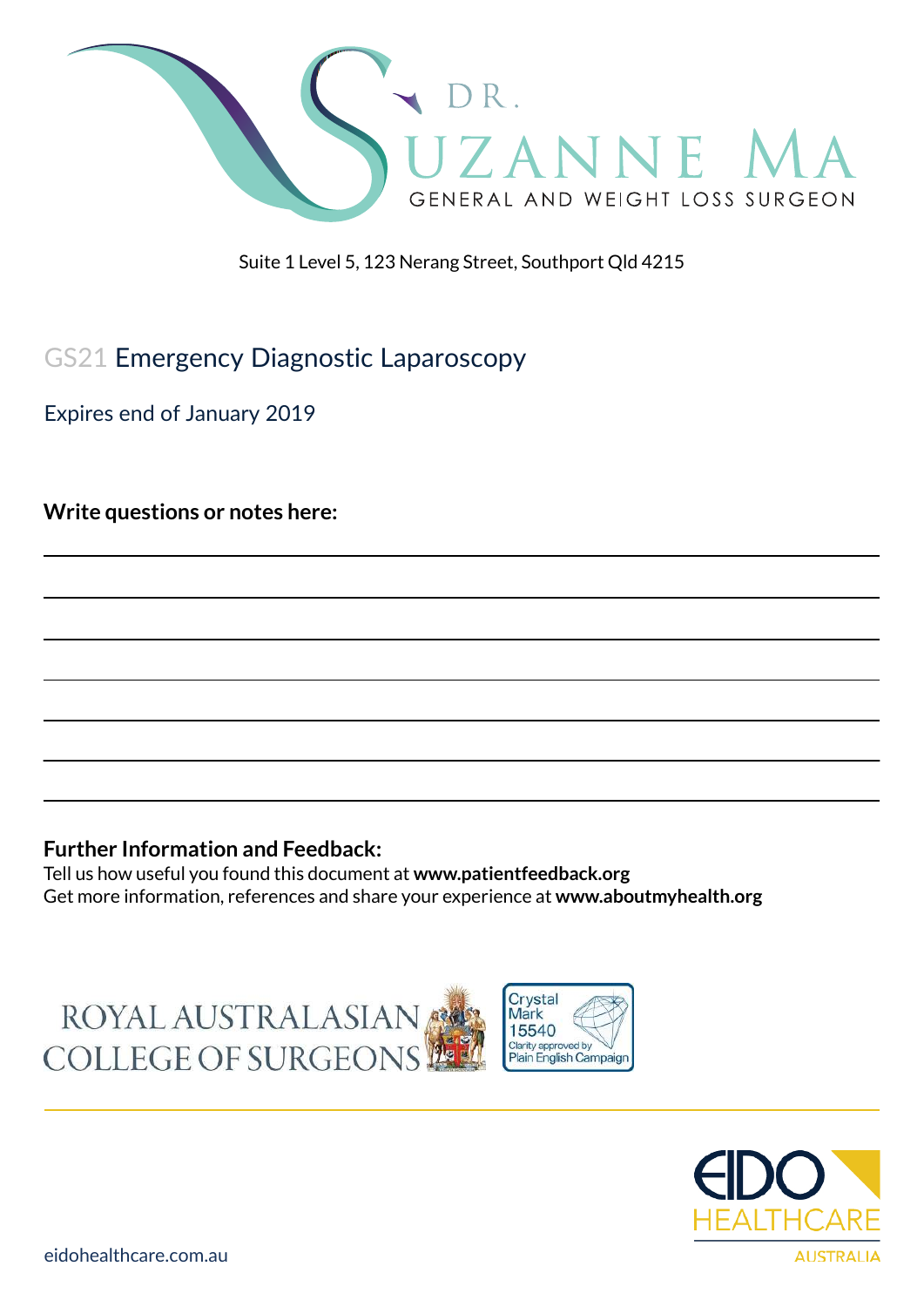Your surgeon has recommended an emergency diagnostic laparoscopy (keyhole surgery) to help find out the cause of your abdominal pain. However, it is your decision to go ahead with the operation or not.

This document will give you information about the benefits and risks to help you to make an informed decision. Ask your surgeon if there is anything you do not understand.

## **What are the benefits of surgery?**

Your surgeon is not certain of the cause of your abdominal pain. You may have had a blood test, x-rays or scans.

A diagnostic laparoscopy will help to find out if you have one of the following problems.

- Appendicitis, where your appendix (part of your large bowel) becomes inflamed.
- Crohn's disease, where your bowel becomes inflamed.
- Diverticular disease, where bulges form on the side of your colon.
- Adhesions.
- Complications following trauma (where a physical force is applied directly to your abdomen).
- Other rare bowel conditions.

• For women, endometriosis (a condition where the lining of your womb grows outside your womb), pelvic infection or ovarian cysts.

Some problems may not need surgery and can be treated with medication. Sometimes your surgeon may not find a cause. When this happens it is called a 'normal laparoscopy'.

### **What does the operation involve?**

Let the healthcare team know if you could be pregnant or if you have had previous surgery to your abdomen.

The operation is usually performed under a general anaesthetic.

Your surgeon will make several small cuts on your abdomen and inflate your abdominal cavity with gas (carbon dioxide). They will insert surgical instruments, along with a telescope, inside your abdomen so they can see inside your abdomen and perform any minor procedures. If you have appendicitis, your surgeon may be able to remove your appendix using this technique.

Depending on the problem your surgeon finds, they may need to make a larger cut on your abdomen (open surgery).

Rarely, for certain types of bowel surgery, your surgeon may need to make a temporary stoma (your bowel opening onto your skin).

Your surgeon will remove the instruments and close the cuts.

### **What complications can happen?**

The healthcare team will try to make the operation as safe as possible but complications can happen. Some of these can be serious and can even cause death (risk: less than 1 in 10,000).

Using keyhole surgery means it is more difficult for your surgeon to notice some complications that may happen during the operation. When you are recovering, you need to be aware of the symptoms that may show that you have a serious complication.

#### **Complications of anaesthesia**

Your anaesthetist will be able to discuss with you the possible complications of having an anaesthetic.

#### **General complications of any operation**

- Pain.
- Feeling or being sick. Most people feel better within one to two days.
- Bleeding during or after the operation. You may need a blood transfusion or another operation.
- Infection of the surgical site (wound), which usually settles with antibiotics.
- Unsightly scarring of your skin.
- Blood clots in your legs (deep-vein thrombosis

– DVT) or, more rarely, in your lungs (pulmonary embolus). The healthcare team will take measures to reduce this risk.